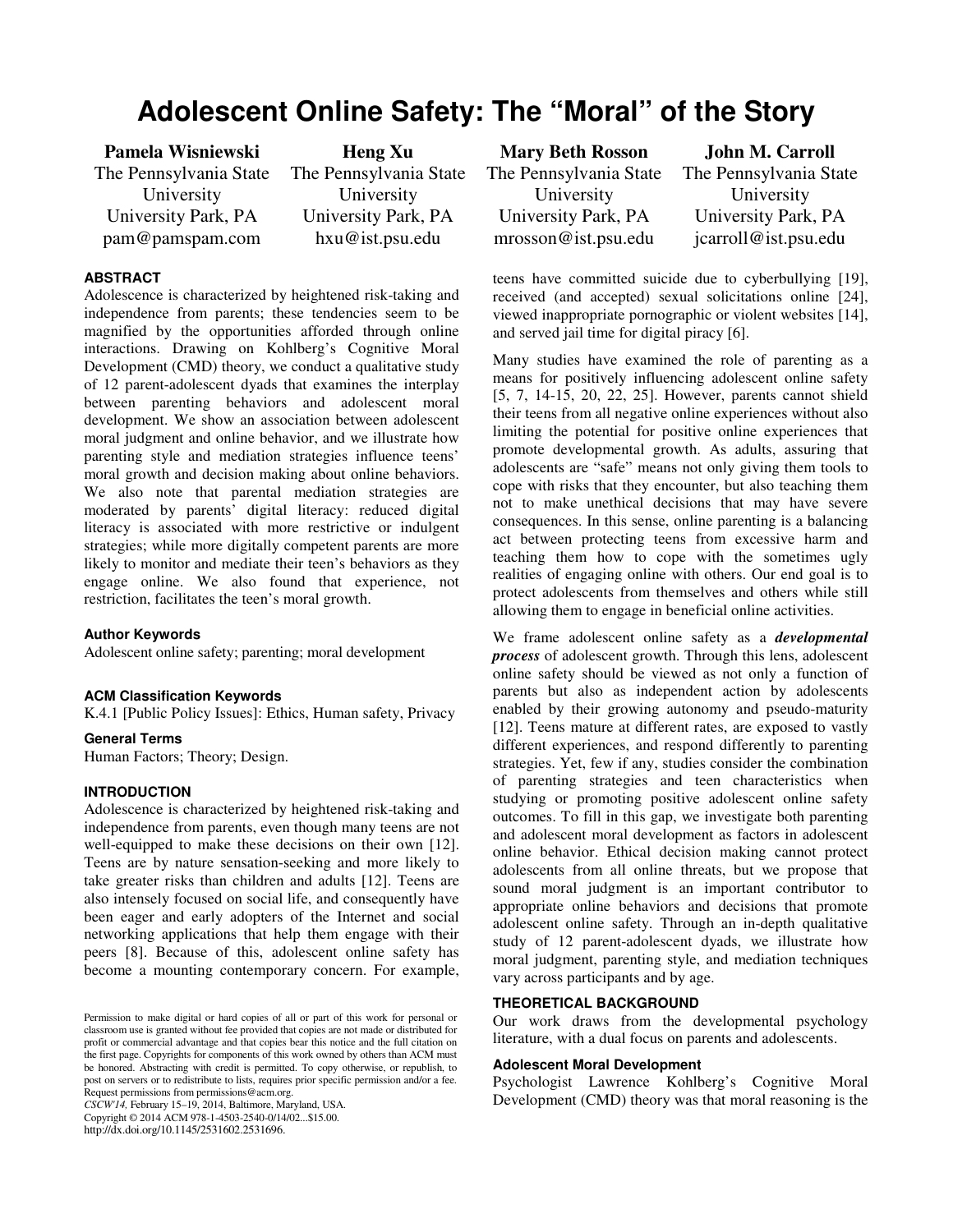foundation of ethical decision-making and that children progress through six distinct stages of moral development as they mature [9]. We apply these six stages in our qualitative analysis:

*Stage 1. Punishment and obedience orientation:* Characterized by compliance in order to avoid punishment and conformity to authority.

*Stage 2. Naïve instrumental hedonism*: Characterized by "individualistic morality" where "it's the person's life, not the law's life" [9]. Moral judgments are based on perceptions of relative value and cost, pleasure or pain.

*Stage 3. "Good-boy" morality of maintaining good relations, approving of others:* Decisions motivated by anticipated praise or disapproval of others, sympathy for others, and identification with authority and its goals.

*Stage 4. Authority maintaining morality:* Internalizes respect for authority and exhibits a sense of justice, moral indignation, and duty.

*Stage 5. Authority of contract and of democratically accepted law:* Identifies right and wrong based on laws or institutional rules that are assumed to have a rational basis. Recognizes conflict between the individual and society but ultimately conforms to a "moral society."

*Stage 6. Morality of individual principles of conscience:* Reliance on the individual's moral principles over rules, incorporating a sense of the "greater good."

Our work applies these six stages of moral development as a lens on adolescents' comments about their own online behavior. We are interested in the interplay between parenting and adolescent moral development as factors influencing teens' online behaviors; our guiding perspective is that a key element in teens' online safety is learning not to make unethical decisions, such as committing digital piracy, cyberbullying, and other online crimes.

# **Parenting**

Two streams of research on parenting are relevant to adolescent online safety and moral development – parenting styles and parental mediation. Baumrind's seminal work on parenting styles [1-2] identified two dimensions along which parents vary: *Demandingness* and *Responsiveness*. Parents are demanding to the extent that they regulate and supervise their child's activities [1-2]. Responsiveness refers to the extent in which a parent is warm, communicative, and supportive toward the child's needs of individuality and autonomy [1-2]. As parents vary along these two dimensions, they can be classified into four main parenting styles: *Authoritative* (high demanding, high responsive), *Authoritarian* (high demanding, low responsive), *Indulgent* (low demanding, high responsive), and *Neglectful* (low demanding, low responsive) [3, 11, 21]. Research suggests that authoritative parents tend to have adolescents who are more competent and well adjusted [3, 11].

Valkenburg et al. [23] created a scale to capture parental television mediation strategies; this construct was later adapted and merged with Baumrind's parenting styles for use in the Internet context [7, 13-14, 22]. Parental mediation strategies include instructive (active) mediation, restrictive mediation, and social co-viewing (monitoring). With respect to online behavior, *active mediation* involves interaction and discussion between parent and teen regarding online activities. *Restrictive mediation* occurs through rules and limits placed on a teen's online activities. *Monitoring* is non-interactive surveillance of a teen's online activities, such as checking text messages or web browser history [14]. Some studies have also included *technical mediation*, such as the use of software applications [7, 14]. Active mediation has more characteristics of responsiveness while restrictive mediation is more reminiscent of demandingness. However, a study comparing parenting styles and parent mediation strategies on the Internet found that authoritative parents tend to use more active mediation, restrictive mediation, monitoring, and technical mediation strategies than authoritarian, indulgent, and neglectful parents [7]. Therefore, the relationship between parenting style and mediation strategies is not one-to-one.

Our work is unique in that it draws on Kohlberg's CMD theory to examine adolescent moral development as it relates to online behavior, and it takes into account how parenting style and mediation techniques impact adolescent moral judgment and online behavior. Few studies have explored adolescent online behavior using a dyadic parentchild level of analysis. Furthermore, research that has examined the role of parenting in adolescent online safety has focused on shielding teens from negative online experiences. Thus, our research is one of the first to frame adolescent online safety as a developmental process of adolescent growth where teens are taught through parental guidance and personal experience how to behave appropriately online and handle negative online experiences.

# **RESEARCH METHODOLOGY**

# **Participants and Procedure**

We conducted audio-recorded, semi-structured interviews of 12 parent-adolescent dyads. The 12 adolescents included seven females (aged 13, 13, 13, 15, 16, and 16) and five males (aged 14, 15, 15, 15, and 17). Although we only specified "parent" in our advertisement, mothers were more likely to self-select as the parent to accompany their adolescents than fathers. Thus, the parents included eleven mothers and one father. Eleven dyads were Caucasian and one (a mother-daughter pair) was Asian. All adolescents except for one came from a two-parent home. Ten dyads reported having broadband Internet access and two dyads (all from the same family) reported having dial-up access. On average, families reported having three computers (either laptop or desktop) and all adolescents had access to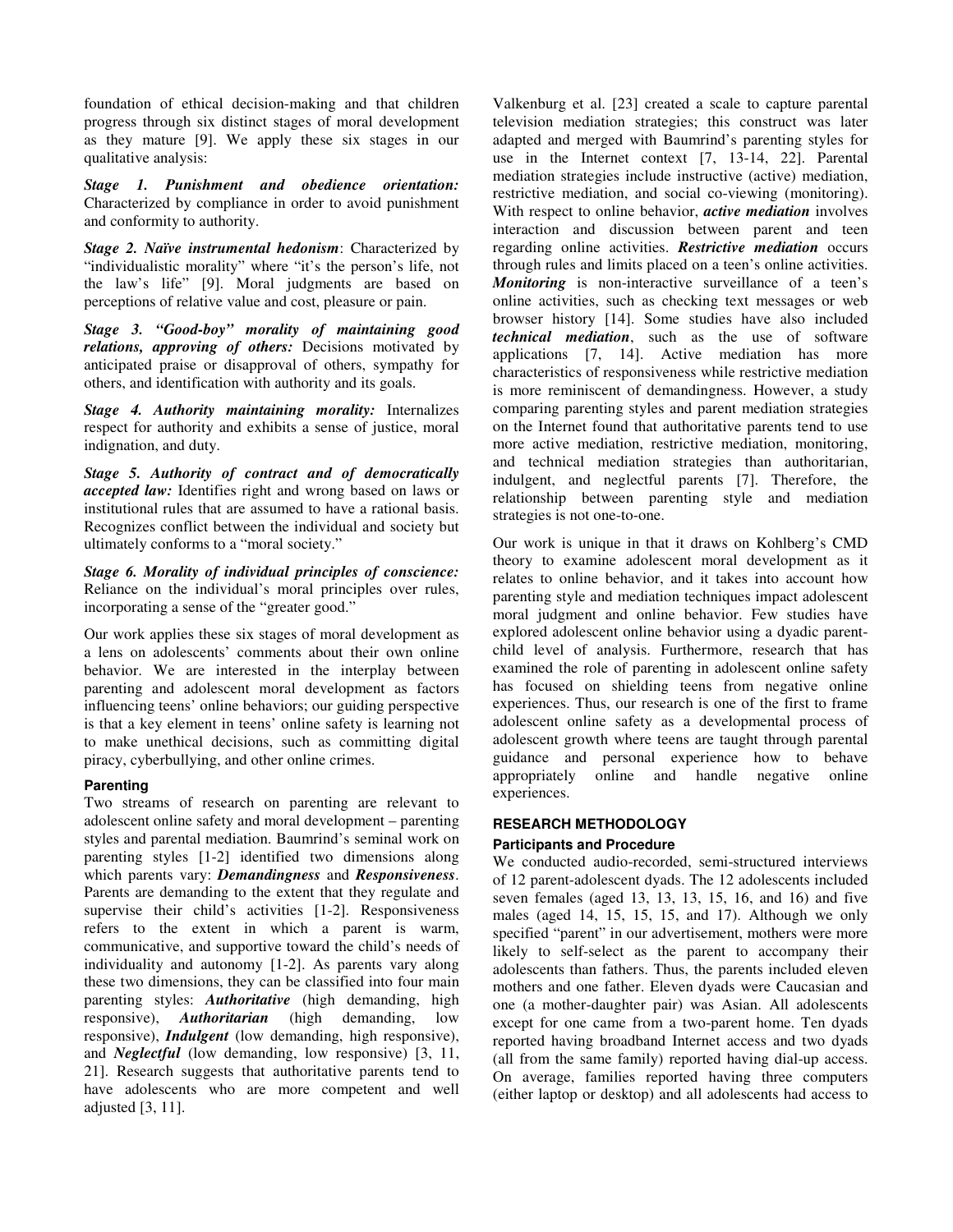cell phones with texting capabilities. All participants lived in Central Pennsylvania.

Adolescents and parents arrived together but were interviewed separately; interviews lasted approximately one hour. We asked parents about their techniques for regulating their teen's online behavior as well as any associated challenges. We asked teens about their online experiences, and more specifically about how they interpreted the moral implications of online activities like illegal downloading of music, cyberbullying, identity theft, and so on.

# **Coding and Data Analysis**

Using the parent-adolescent dyad as our level of analysis, we qualitatively coded the transcribed interview responses, using Atlas.ti and Excel®. We applied Kohlberg's six stages of moral development to the adolescents' comments and the classifications of both parenting styles and mediation strategies to the parent data. The coding was blind to each teen's age or parent; we simply coded the moral statements in the context of the interview. Two coders worked collaboratively to obtain agreement on the final codes.

We coded 270 moral statements across the 12 adolescent participants, averaging 23 statements per teen with a standard deviation of 6 statements. We also coded a total of 555 parental statements that were indicative of parenting styles and/or mediation strategies, averaging 46 statements per parent with a standard deviation of 12 statements. Parental interviews were coded independently of the adolescent interviews. We assign pseudonyms for each teen to protect their identities.

# **Profiles of Parent-Adolescent Dyads**

Consistent with Kohlberg's CMD theory [10], we found that moral development progresses with adolescent age. As shown in **Figure 1**, 13- to 14-year-olds in our study tend to have a "Punishment and obedience orientation" (Stage 1) more often than older teens. "Authority maintaining morality" (Stage 4) and other more advanced stages of



**Figure 1: Moral Development by Age** 

moral development increase in 15- to 17-year-olds.Since age plays such a pivotal role in moral development, we chose to present our results through adolescent profiles grouped by age in the following section.

### **RESULTS**

To explore the relationships of moral development to age, we created a "*moral compass*" for each adolescent and grouped them by age. Each compass visualizes the six stages of moral development as a web graph, starting with Stage 1 at the top of the compass and progressing clockwise through Stage 6. Each line represents the unique moral profile of a teen participant. The lines fluctuate based on the percent of the teen's total moral statements that were classified within each Kohlberg stage.

## **13- & 14-Year-Olds: Monica, Emily, Paige, and Joshua**

**Figure 2** summarizes the moral profiles of participants aged 13 to 14. Monica, Emily, and Paige are 13-year-old females, while Joshua is a 14-year-old male.



## **Figure 2: Moral Compass, 13- & 14-year olds**

**Emily** and **Paige** have similar moral profiles, spreading across Stages 1 (obedience) and 3 (approval). However, Emily expressed more compliance with her parents (Stage 1), and Paige was more individualistic (Stage 2). Both girls admitted that they did not know the meaning of the word "ethical" during their interviews and often said, "I don't know" when asked about the moral implications of specific online behaviors. Both girls said that they pirated music online, though Emily's mother made her stop when she learned this was happening. When Emily and Paige were asked if they would mind their parents using a program like Net Nanny to monitor their computer usage, they said:

"*I would be fine with it."* –Emily, 13-year-old female

*"Well... I think that they should trust their kids unless their kids give them a reason not to."* –Paige, 13-year-old female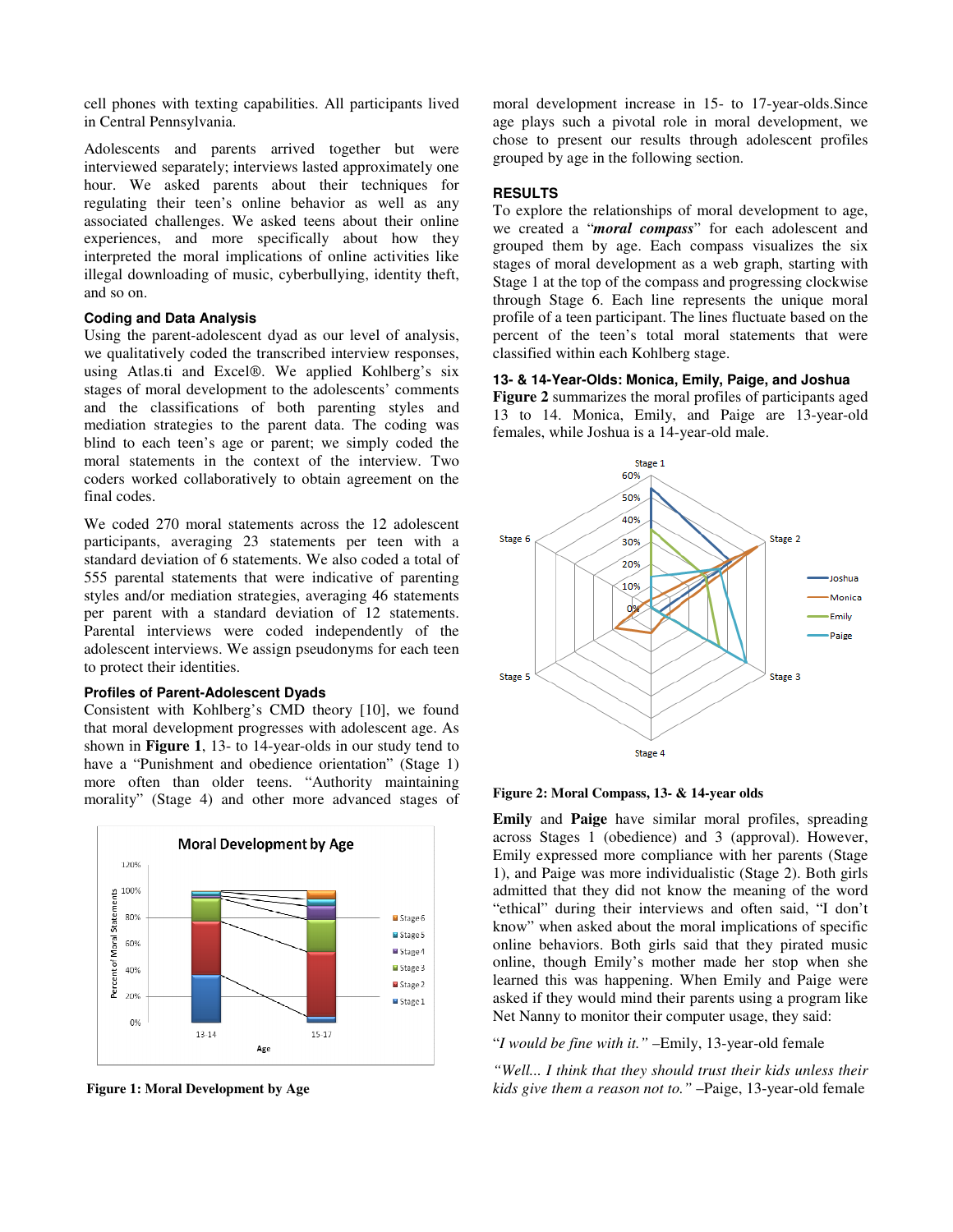Emily and Paige also share similarities in parent profiles; both have mothers who were predominantly *authoritative* and described *active mediation* strategies for regulating the teens' online behavior. However, Paige's mom was slightly more *authoritarian*. At home, both girls use shared computers in a common area. They are both on Facebook, but their moms have friended them to keep an eye on their activities. Both girls have cell phones and text messaging, but only Paige has Internet access on her phone .

A key difference was the level of digital literacy displayed by their mothers: Emily's mom is a programmer analyst who uses software to implement technical monitoring of her daughter's computer use. Her grasp of the technology allows her to "probe" her daughter's online behaviors and intervene when necessary. For example, she made Emily stop downloading music illegally and now only permits her to buy music from iTunes. In contrast, Paige's mom said that her husband is more "computer savvy" than she is, and that he would be the one to prevent Paige from illegal music downloads. However, according to Paige, this was not the case; she admitted to downloading pirated music. It is possible that Emily was slightly more compliant than Paige because Emily's mother was both actively engaged in her daughter's online behavior and technically competent in enforcing reasonable guidelines. However, we can only speculate because we did not interview Paige's dad.

**Monica** was another 13-year-old female in our sample, but she tended to be more hedonistic (Stage 2) than Emily and Paige. Monica often disregarded her mother's advice and disobeyed her orders. When asked about monitoring programs such as Net Nanny, she said:

# *"Oh geeze, I hope that lady over there didn't tell my mom about that ha ha."* –Monica 13-year-old female

She then added that she would be okay with it because she would circumvent her parents if they tried to use it. Unlike the other girls, Monica's mom was predominantly *authoritarian* and *restrictive*. She was very strict and protective with Monica and Craig (who are siblings), perhaps in part because her oldest daughter had once been abducted. Monica's mom primarily restricts her online usage through the use of parental controls on the computer that disallow downloads, some websites, and many games:

# *I don't even know what they are, just everything that was like 13 and up, I locked. ha ha."* – Monica's Mom

Monica does not have Internet access on her phone; the family only has dial-up Internet access at home, which their mother chooses intentionally to limit usage. A condition of Monica being allowed to have a Facebook account was that she shared her password with her mom. However, Monica does have her own laptop, which she is allowed to bring into her room. It is possibly due to this limited freedom and her mom's strictness that Monica takes advantage of opportunities to exert independence from her parents.

One apparent contradiction to Monica's parents' restrictive parenting is that both mother and father condone digital piracy. When we asked Monica's mom if she had a problem with Monica downloading music illegally, Monica's mom expressed her own hedonistic (Stage 2) viewpoint:

*"Downloading illegal music, oh heck no, as long as it's free."* –Monica's Mom

It seems likely this type of parenting contributed to Monica's highly hedonistic moral profile.

**Joshua** is unique. Even though he is 14, it seems that he has not reached similar levels of moral growth as the 13-yearold females in **Figure 2**. Joshua's comments are primarily in Stages 1 (obedience) and 2 (hedonism). Many of his statements suggest a strong reliance on authority (Stage 1). When we asked him about implications of different types of online behavior, such as piracy, information sharing, and his personal digital rights, he focused on what he was allowed and not allowed to do:

*"I wish I understood it more though. How it works, like, so if I get in trouble, if something happens. Yeah, the legal aspect."* –Joshua, 14-year-old male

*"So what am I not allowed to do? What am I allowed to do? Basically."* –Joshua, 14-year-old male

In general, he complied with his mom, as if her word was law, relinquishing psychological control. Our interview with Joshua's mom confirmed that her primary parenting style was *restrictive* and *authoritarian*. Joshua is not allowed to have a smart phone, Facebook account, or even a personal email address because his mom does not think he is mature enough to handle the responsibility:

# *"He doesn't do Facebook, yet. He wants to but, kids are dumb on Facebook."* –Joshua's Mom

Joshua's only online access was from a shared computer in a common area at home or at school. His mother did not implement any parental controls on the computer, but it was due to lack of knowledge, not desire to do so. It is possible that Joshua's predominantly compliant (Stage 1) moral development may be explained by his young age and his mother's restrictive parenting style.

# **15-Year-Olds: Craig, Martin, Leslie, and Aaron**

We interviewed four 15-year-olds, one female and three males (**Figure 3**). Two of the boys, Craig and Martin, had similar moral profiles. Aaron was unique, and Leslie's moral profile was similar to the 16-year-old girls discussed in the subsequent section.

**Craig** and **Martin** were skewed toward hedonism (Stage 2), with individualistic and autonomous views of actions and consequences. Neither showed remorse about pirating digital content; they framed right and wrong as what they could get away with without getting caught or punished. Martin and Craig expressed somewhat Machiavellian views on how parents should monitor their kids' online behavior: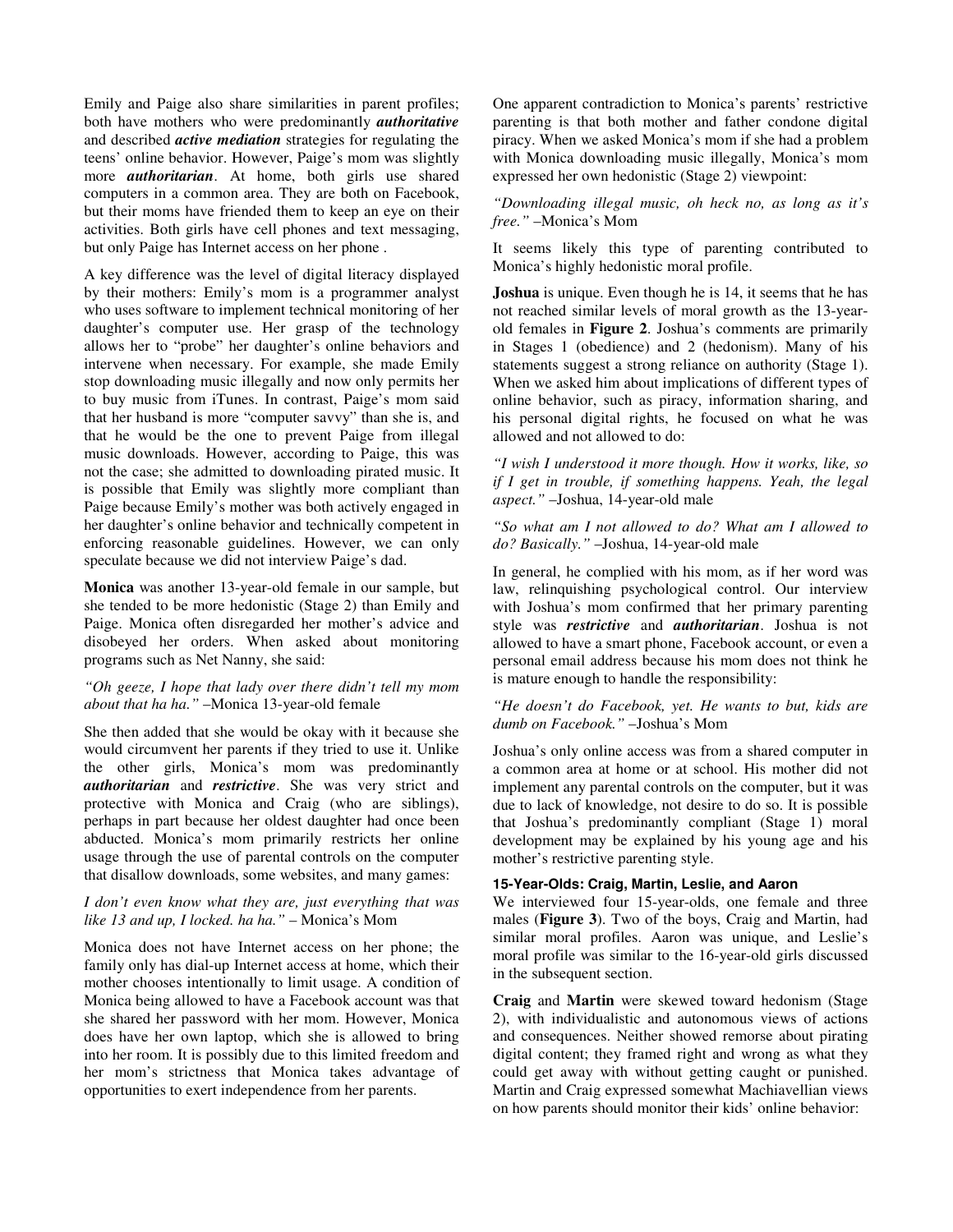*"If they don't trust their kids, they should get a nanny program or somehow, don't tell them about history or how to check it. If they trust them, they can do what they want."* –Martin, 15-year-old male

Craig responded, "*Yeah, they bought the computer*," when we asked him if his parents should be allowed to use monitoring software, such as Net Nanny.



**Figure 3: Moral Compass, 15-year-olds** 

These two teens differed in the parenting styles they experienced. Craig (Monica's brother) has *authoritarian* and *restrictive* parents. Craig's dad confirmed that his wife is highly restrictive of their teens' Internet usage and keeps a strict watch on what they do:

*"My wife monitors everything. She checks their Facebook and she checks… If there was something she couldn't control, we probably wouldn't have them [computers]." –* Craig's Dad

Similar to what we heard from Craig's Mom, his Dad saw no problem with Craig downloading music illegally. The parents' low level of responsiveness to their teens' need for autonomy and their own individualistic sense of costbenefit for digital piracy may have added to Monica and Craig's tendency for hedonistic moral judgment (Stage 2).

The interview with Martin's mom suggests that parents who are *indulgent* and do little to mediate their teen's online behavior (*no mediation*) may also contribute to a hedonistic moral view. Martin accesses the Internet through a shared computer in a private room at home and through his iPod touch. His mom does not feel comfortable mediating his online behavior in any way (low demandingness):

*"I don't want to be breathing down his neck all the time because I don't want to alienate him. At this point in his life, I feel like it's important that I'm there for him if he needs me, but yet to respect some of the privacy that he has."* –Martin's Mom

She repeatedly confirmed that she had no idea what Martin did online. However, she also had very little confidence that her son would act appropriately (low responsiveness).

*"I worry about that with him because he's blinded. He's not as savvy as other people so he's blinded by 'oh, I'll do it and won't get caught.' Whereas if he does it, he'll get caught."* –Martin's Mom

Martin's mom is well aware of her son's moral views regarding reward versus consequences. She mimicked Martin to show us his mentality. At the same time she did nothing to address Martin's hedonistic viewpoint:

*"'The police, the Facebook police aren't going to get me. I'm not going to have to be held to any consequences ...I can do whatever I want to do. [Mimicking her son]' ...And I say, well if the police haven't shown up I guess that's a good thing." –*Martin's Mom

In some ways, Martin seemed interested in having more engagement from his mom. For example, he friended her on Facebook, told her that he was downloading movies illegally, and shared inappropriate pictures on his phone sent between friends. It seems he was being confronted with ethical dilemmas and was not receiving guidance. Instead, Martin's mom continued to enable Martin by indulging his hedonistic behavior and ensuring that he would not suffer negative consequences from them:

*"I think I would be the fall guy. I would be the person he goes to after he did it. I would be the person that he went to and said hey, I did this, how do I get out of it? Yeah, mom to the rescue." –*Martin's Mom

**Aaron** seemed quite different than the two other 15-yearold boys, expressing moral values that fell in Stages 3, 5, and 6. He exhibited characteristics of being a "good boy" (Stage 3) who wanted to win the approval of others. He also had a strong sense of right and wrong, institutionalized (Stage 5) by Christian beliefs that he has internalized (Stage 6) as his own personal moral beliefs. For example, when we asked Aaron if he knew what ethics meant, he asked:

*"Could you define ethics, because it's different for everyone ...Yeah, I have a strong ethic. I'm a Christian, so I know what's right and wrong."* –Aaron, 15-year-old male

Overall, Aaron seemed to struggle most with moral issues that may cause disapproval by others. Sometimes, when it came to upholding his personal moral beliefs (Stage 6) versus doing what he thought would please others (Stage 3), he chose to take the path of most approval. For example, Aaron has strong moral values regarding digital piracy, but he makes exceptions when it comes to sharing his legally downloaded music with his friends:

*"Like my friend said 'I hate my songs on my iPod,' and I don't want them to feel all bad and stuff. And I don't want to be just that friend and say 'oh I have like 300 songs. I'm sorry I can't give you any.' I don't want to be that guy*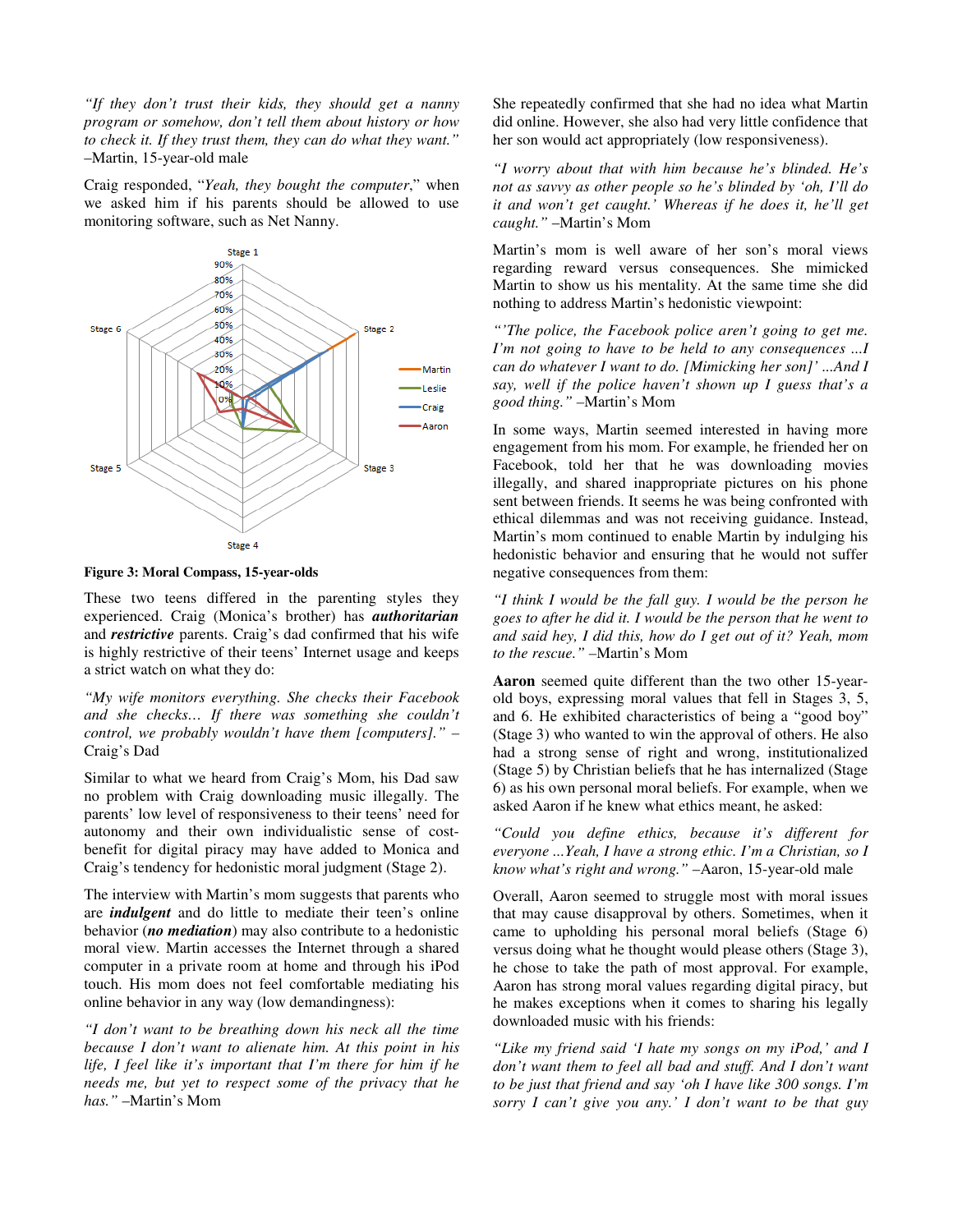# *either because then I'm a total jerk all of a sudden. So…"* – Aaron, 15-year-old male

In general, Aaron had a high level of moral awareness that was expressed as personal moral integrity (Stage 6). He seemed to understand the difference between having the right to behave in a certain way but also the maturity to act how one should:

*"I have rights. Freedom of speech. And I could say anything I want. It's just I don't want to be a jerk. Which is another thing ...Well, there's a difference between the right to and what you can and cannot do. I mean I can jump off a building but it's not like I'm going to so…"–*Aaron, 15 year-old male

He also seeks advice regarding ethical dilemmas and incorporates the advice into his own moral deliberations:

*"[I] get advice from multiples of people, write down their advice, and then clump them together, and make the best decision out of it ...and I look at each individual piece of advice, and see how it fits together and chose the best out of [the advice]."* –Aaron, 15-year-old male

Our interview with Aaron's mom offered some insights as to why his moral profile was so different from the other two same-aged boys. Because of a severely negative experience concerning a family member who was involved in a serious cybercrime, Aaron and his mom are acutely aware of the dangers of engaging online. Aaron's mom was *authoritarian*, perhaps due to this negative experience. However, she tends to mediate Aaron's online activities through *monitoring* rather than restriction. She monitors Aaron's Facebook posts, reviews his games, and uses monitoring software. She also often uses *active mediation* in a more *authoritative* way to learn from past experiences and teach her son right from wrong:

*Well, I just try to talk to him, you know, about what's right on there and what's wrong on there and he knows. And he knows from personal experience what can happen to him ...we're brought up, and we're Christian, and we believe that it's morally wrong to do this stuff too."* –Aaron's Mom

Strong Christian family beliefs and negative consequences of online behavior help to explain Aaron's advanced moral character. He witnessed drastic consequences from inappropriate Internet use; this may have promoted a deeper understanding of online risks than most boys at his age.

**Leslie** is a 15-year-old female with a moral profile that is more similar to the 16-year-old girls we interviewed than the same-aged boys. For the most part, Leslie identified with Stage 3, evincing a "good girl" mentality that values relationships and approval of others. For example, when she was asked if she would act differently on a school computer as opposed to her own, she answered:

*"Well the schools can, like, watch everything you do, and you wouldn't want to make a bad impression on yourself."* –Leslie, 15-year-old female

Leslie also expressed a respect for parental authority (Stage 4); she understands that parents monitor kids for a reason:

*"I guess it kind of is [a violation of privacy] but they're your parents, and they're also doing that for a moral reason."* –Leslie, 15-year-old female

At the same time, she explained that her parents do not have to monitor her online behavior because she takes the responsibility to do so herself, unlike her brother:

*"I kind of limit myself with most things, like with the amount of information I put on, the amount of time I spend, those kinds of things. My brother is on Xbox, internet, all the time so he's limited. I'm not."* –Leslie, 15-year-old female

Leslie's mom mirrored her daughter's sentiments; she does not feel the need to use parental controls to monitor her daughter's online behavior. Leslie has earned her Mom's trust by meeting high expectations that have been placed on her. Leslie does not exceed the limit on her monthly text messages; she does not download music illegally; and according to both Leslie and her mom, she respects parental authority. Leslie's mom explained that Leslie is an honor student and does not spend as much time on Facebook as her friends. Therefore, she gives Leslie more freedom:

*"I don't feel with her that I necessarily need to [use parental controls]. But maybe with my son I will, although right now he's 13 and he's only interested in games. That might change ha ha." –Leslie's Mom*

Leslie's mom practices *active mediation* with an *authoritative* parenting style. She seems well-informed about her daughter's online behaviors and encourages her to engage with others online. Leslie has Internet access on her phone and a tablet that she is allowed to bring into her bedroom. Leslie's mom helped her set up her Facebook account; all of Leslie's Facebook messages go to her mom's email address as well, so that her mom can monitor them. However, she sees this as a way to be engaged in her daughter's social life, not to restrict her online activities:

*"When I get home, or if it's a weekend and I'm home, I'll just say, well even [your friend] is on Facebook right now, do you want to get on and talk with her?' Or 'So and so wants to be your friend.'"* –Leslie's Mom

Leslie's mom often finds teaching moments to educate her daughter on appropriate online behaviors, even cases when she thinks Leslie's friends are behaving inappropriately:

*"I have even called one of her friends a very not-nice name. And it was just 2 days ago ...I said she's advertising, you know, that's what she's doing...I quickly came off with 'you know not to post…' I forget how I exactly worded it but either 'you have to watch what you put up online or you*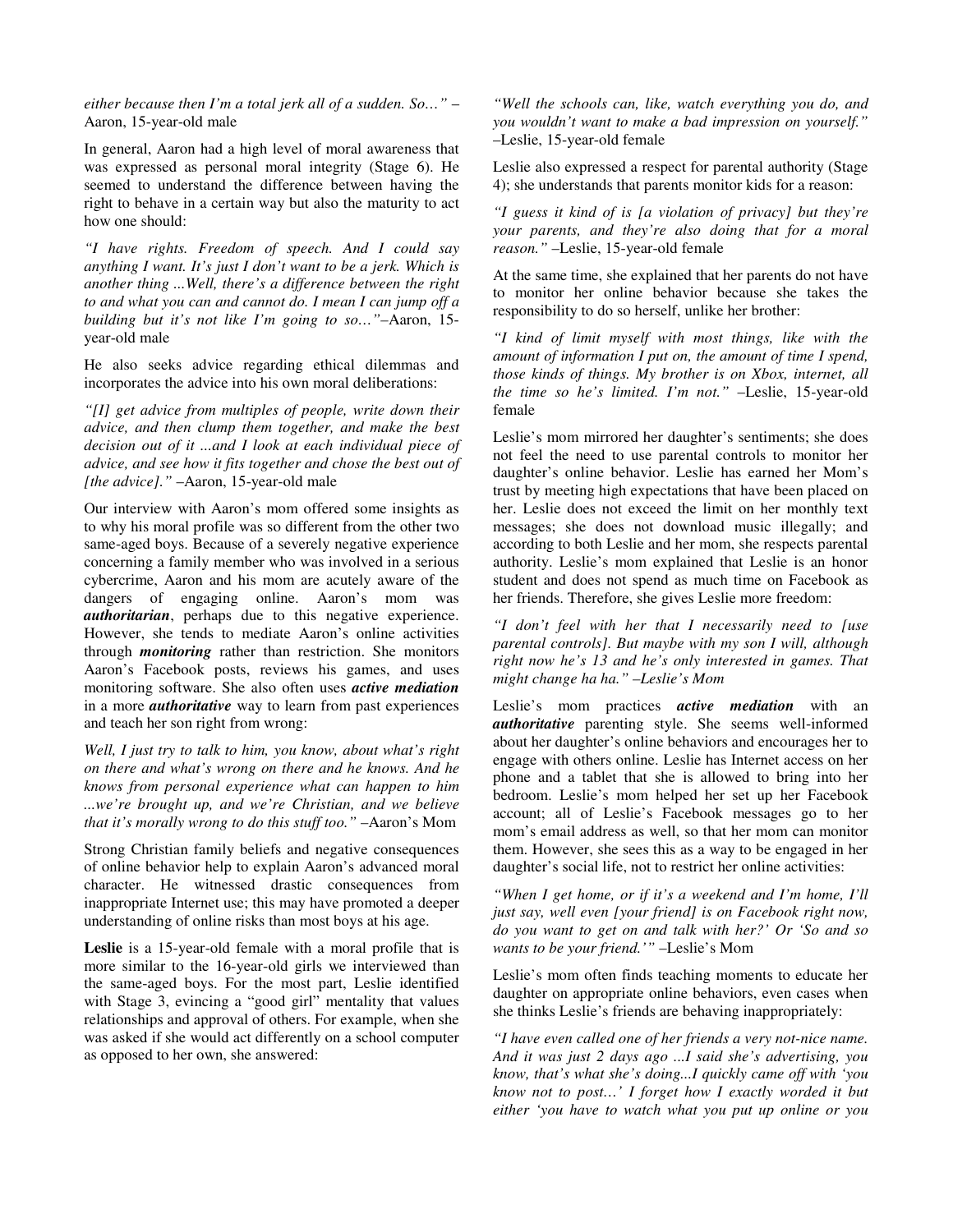*know not to put bad photos up online.' She gives me the eyes. The evil eyes. She looks at me and she says 'mom, you know that I wouldn't.'" –*Leslie's Mom

# **16- & 17-Year-Olds: Kim, Erica, Mary, and Jaden**

**Figure 4** displays the moral profiles of our oldest group of participants, three 16-year-old females and one 17- year-old male. In this age group, **Kim** and **Erica** are most similar. Both are centered on Stage 3 (approval of others), but also exhibit Stages 2 (hedonism) and 4 (respect for authority). Being more socially focused, both girls shared their observations of acceptable social norms when explaining what they believed was right or wrong. For example, Kim and Erica both acknowledged that illegal downloading of music harms the artists, but they had an "everyone does it" mentality regarding whether it was right or wrong to do so:

*"Well, I'm sure everyone does that [pirates music] sometimes."* –Kim, 16-year-old female

*"I mean, a lot of people do it, I guess it's wrong, but I don't know. I wouldn't really tell them not to, I guess."* – Erica, 16-year-old female



**Figure 4: Moral Compass, 16 & 17-year-olds** 

Erica seemed to have greater respect for parental authority (Stage 4) than Kim. While both girls wanted their parents to trust them online, Kim wanted to have more autonomy:

*"Um, not really. [I] just feel like it's just kind of a trust thing. Like, why do you not trust me with the things on my computer?"* –Kim, 16-year-old female

Erica respected that it was the parents' role to protect their children from online threats. Therefore, Erica said she would be okay if they used a program like Net Nanny:

*"Maybe but I mean it'd be alright. I want them to trust me, but if they didn't then I guess it would be okay."* – Erica, 16-year-old female

Comparatively, Kim was slightly more hedonistic (Stage 2) and had less respect for parental authority (Stage 4) than Erica. This may partially be explained by the different parenting styles they experienced at home. Kim's mom was difficult to categorize, perhaps because of cultural and language differences. However, her comments suggest that her parenting style is predominantly *neglectful* with *no mediation* in regard to Kim's online behavior. However, this was coupled with a *restrictive authoritarian* parenting style regarding academic scholarship. Kim's mom had very high expectations about school performance; therefore, she was adamant that Kim not waste time socializing online, and expressed a fairly negative view of technology overall:

*"I think whole world, I wish people would spend less time with computers and do something else.... I try to tell her you know, I cannot monitor every minute. I just say, you know it's a waste of time. Try to limit as much as you can."* – Kim's Mom

Kim has Internet access through her laptop that she can use privately in her room with the expectation that she is productively doing her school-work. Kim has a Facebook account that her mom does not monitor. In fact, even though her mom currently does not have a Facebook account, Kim told her mom that she would not friend anyway. Kim's mom is aware that she downloads music illegally; however, she does not concern herself with it:

*"Sometime she told me some of the music is illegal to download but everybody else download, and they share with her. I basically, I'm not interested in that music, so I say okay as long as nobody trouble you."* –Kim's Mom

In contrast, Erica's mom has an *active mediation*, *authoritative* parenting style and is highly involved with Erica's online behavior. Similar to the other moms in this category, she often interacts with her daughter regarding her online behavior; however, she also gives Erica freedom to engage online. Erica has her own laptop and iPod touch. Her mom is her Facebook friend but does not closely monitor Erica's Facebook account. Erica's mom trusts her to behave appropriately online and does not feel that she needs to monitor her very closely. However, she often talks to Erica about the negative consequences experienced by Erica's peers, and she also intervenes when she feels that Erica's friends are not acting appropriately:

*"We've had conversations about different posts that people would post on her wall. Her friend, which is a very good friend, for a little while was putting some song lyrics on her daily whatever. Swearing. Suggestive.... [Erica told her friend that] she probably shouldn't be doing that ...because I am good friends with her mother, and that I'd tell her mother.'"* – Erica's Mom

**Mary** is a 16-year-old with a distinctive moral profile compared to the other same-aged girls we interviewed. Mary was very articulate during her interview, generating almost twice as many moral statements than Kim or Erica.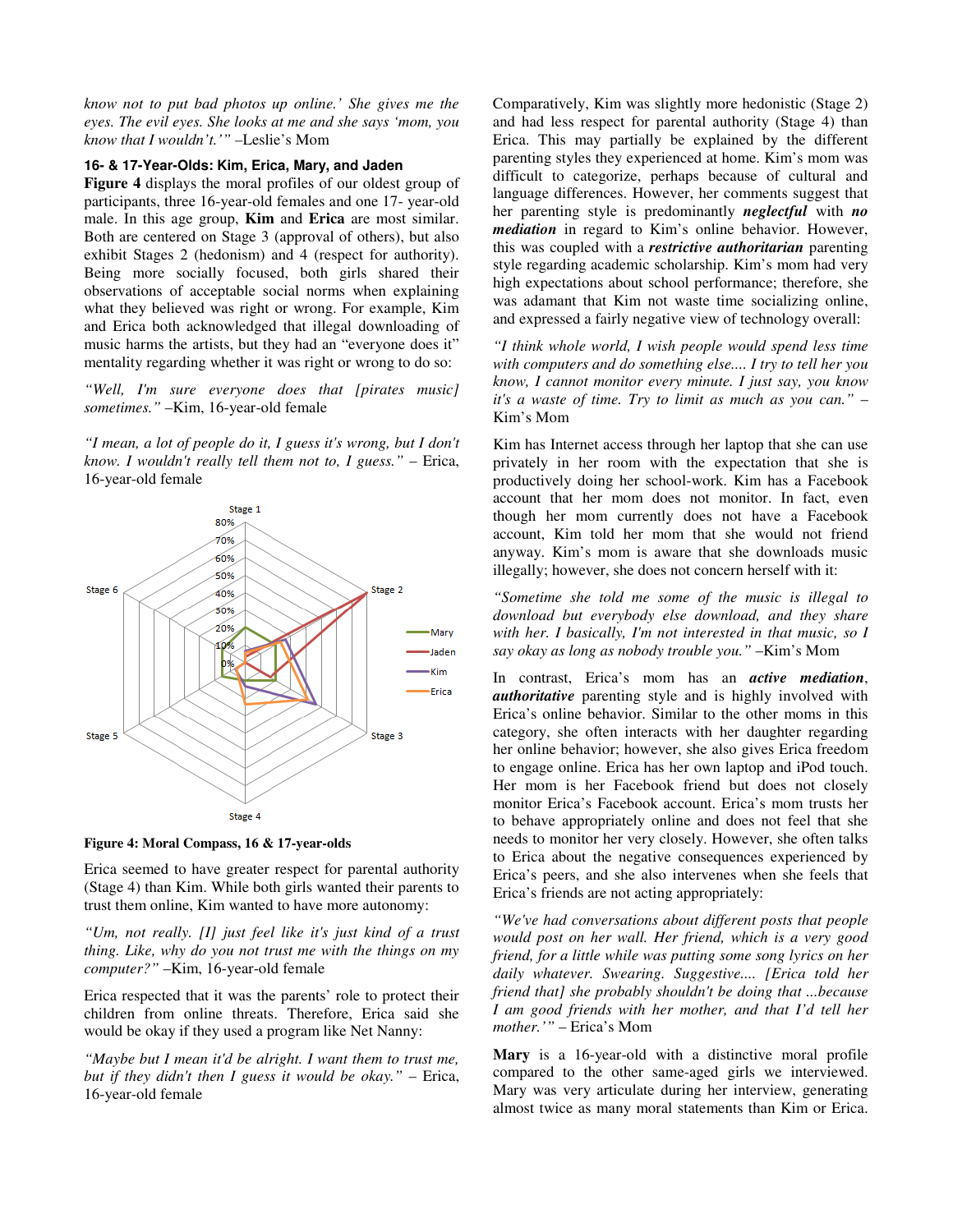Her moral statements ranged from Stage 1 to Stage 6, showing heightened levels of moral development. One possible explanation is that Mary is very studious. Her mother characterized her as an "honor student," and Mary herself admits that she predominantly uses her computer for school, though she does have Facebook and email accounts. Another explanation is that Mary views her online behavior as an extension of how she should behave in real life:

*"I mean, to the point of what I should and shouldn't be doing, it's kind of understood I guess. Like, I wouldn't do it normally, why would I do it online?"* –Mary, 16-year-old female

Mary mentioned the value of "common sense" and discussed moral dilemmas in terms of "repercussions" and "guilty conscience." Furthermore, she extended her moral convictions beyond herself (Stage 6), to what she felt was right or wrong for everyone:

*"Yeah, I mean, I think people should respect others ideas. They can disagree but just disagree respectfully, and you know, if you have an opinion just back it up with facts."* – Mary 16-year-old female

With her own strong moral compass, Mary would be very upset if her parents chose to use a program like Net Nanny to monitor her online behavior. She feels she has earned trust and autonomy, and it would be a betrayal of that trust:

*"I don't think I would be upset as to 'oh, I'm gonna have to stop doing something.' It would be more like, 'oh you're not exactly trusting me as much.' I think that would be a major issue. It would be more like the principle rather than what it actually does."* –Mary 16-year-old female

Mary's mom is *authoritative* and uses *active mediation* and *monitoring* to encourage appropriate online behavior. She does little to restrict Mary's online interactions. She is not Mary's Facebook friend and has no parental controls on her computer. Mary has her own laptop that she uses in a common area, but her mom offered Mary her own office, if she wanted it. Mary's mom has high expectations that Mary will take personal responsibility for her actions:

*"Well I think she has, well you're talking about personal rights [online], but to me she should have the responsibility not to go there. But that's something that you're taught."* – Mary's Mom

Finally, **Jaden** is male and the only 17-year-old that we interviewed. As shown in Figure 4, Jaden expressed many hedonistic views (Stage 2), similar to 15-year-olds Craig and Martin. Jaden explained that his parents were restrictive when he was younger, but no longer do much monitoring of his online behavior. As a result of the earlier restrictions, Jaden does not have a Facebook account:

*"At this point, I don't really care as much, but growing up that's the reason I didn't get a Facebook. There was a point*  *where at 10 pm each night they would turn off the internet, whereas my friends didn't."* –Jaden 17-year-old male

Apparently, Jaden's parents used to be very strict, and Jaden learned then how to take subversive measures, such as deleting his browser history. At 17, Jaden feels that he is grown up and should not have any parental restrictions; those should be reserved for younger teens. In fact, when we mentioned Net Nanny, Jaden's response was simply, "*Sounds illegal*." According to Jaden, his parents no longer care about what he does online:

*"I mean they don't really care that much anymore. They don't want me, well, they're really big on me not handing out personal information but they don't check. So if I wanted to…"* –Jaden 17-year-old male

Unfortunately, Jaden expresses an under-developed sense of moral judgment and partakes in many negative online behaviors, such as pirating music and movies and trolling:

*"I think a lot of the time it's [trolling] pretty funny."* –Jaden 17-year-old male

Similar to Martin's mom, Jaden's mom is fairly *indulgent* regarding Jaden's online activities. For the most part, she feels that she has no control of what Jaden does online and does little to mediate this (*no mediation*). However, her secondary style is *active mediation*, *authoritarian*, and she has been much more restrictive of her children in the past. She did not let Jaden play T-rated video games until he was 13, and she was strongly against him having a Facebook account. Jaden's mom talked about how she had many fights with Jaden's older sister regarding these restrictions:

*"We had pretty significant fights with his older sister about it, and they were not subtle. They were pretty firm, pretty unpleasant… And you know, computers getting taken, it was bad ...Like when we found out she had a, I don't think it was Facebook, it was Myspace, when she was young. That was not allowed. That had to have permission. We found out that she had done that without permission. That was a very bad, not good thing."* –Jaden's Mom

Jaden's mom wants to control her son's online behaviors. She said that part of her strategy is to "torment" in hopes that Jaden has internalized some of what she has said:

*"Ha ha. I used to say I shampoo their brain. That's terrible."* –Jaden's Mom

However, now, Jaden's mom seems to have mostly given up trying to restrict her son, lets him do what he wants, and hopes for the best. This may be partially because she felt sorry for her son when he suffered a long-term injury:

*"So 6 months he couldn't really do a whole lot. At that point, I kind of felt sorry for him and he did a lot of gaming then. And it happened kind of contemporaneously with me saying you got to start cutting back. But I think even if he hadn't [hurt himself] it would have been a bit of a struggle."* –Jaden's Mom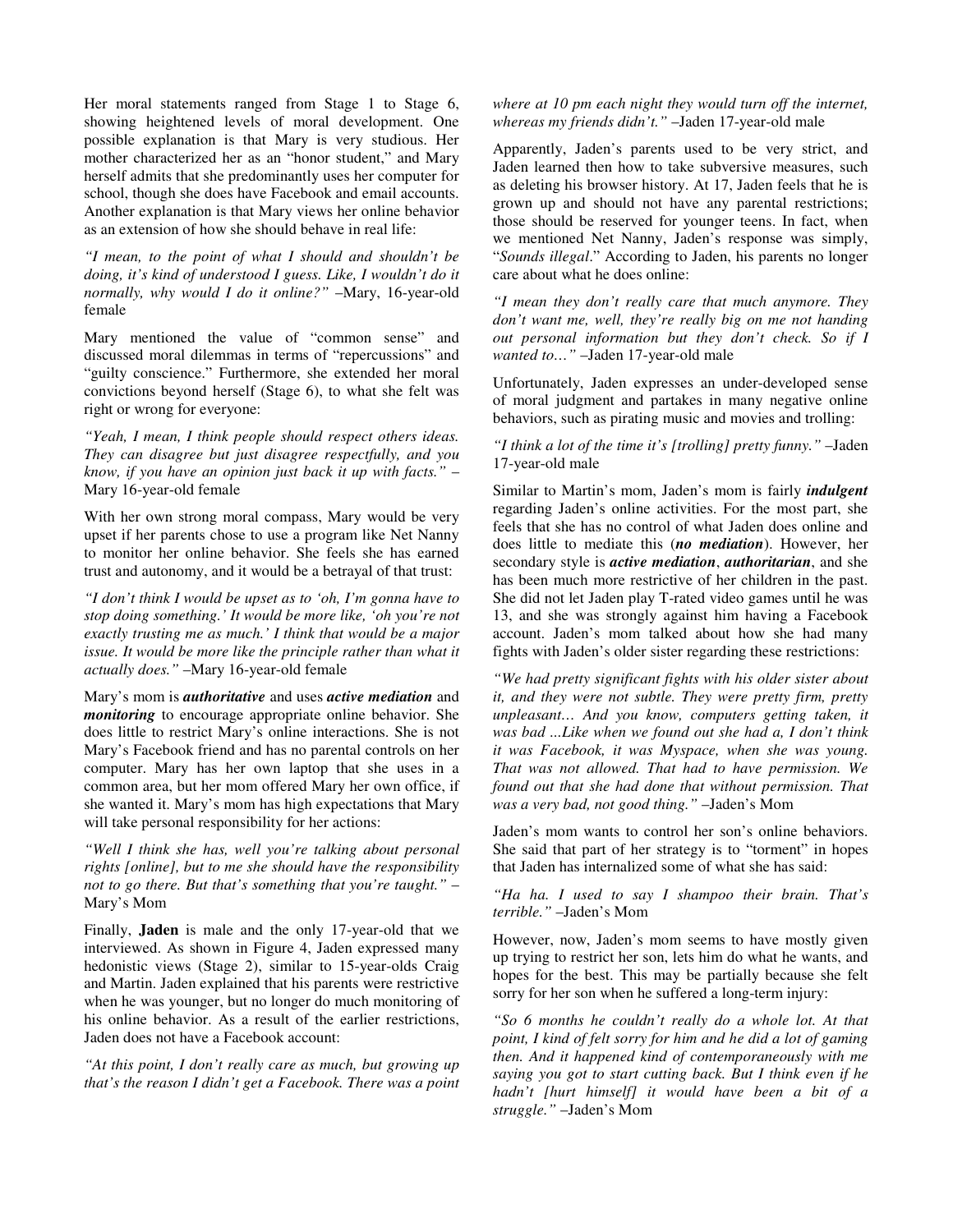Jaden has a Macbook Pro, iPhone, and multiple other computers. His mom cites her lack of technology savviness an important factor for why she feels she has lost control:

"*Yeah, I think he sees me as technologically a nincompoop. His opinion of me is that I'm just beyond bad, and I'm full of concern. I think that would be his opinion."* –Jaden's Mom

We speculate that Jaden's transition from highly demanding and restrictive parents to parents who are indulgent and give him complete autonomy over his online behavior, may have negatively impacted Jaden's moral development.

## **DISCUSSION OF EMERGENT THEMES**

Several themes emerged from the detailed qualitative analysis of the parent-adolescent interviews. We now discuss these themes and their implications.

## **Age and Autonomy**

By organizing adolescent-parent profiles by age, we uncovered interesting trends across cohorts of adolescents. For example, the youngest group of teens (ages 13 & 14) tended to exhibit the early stages of moral development (Stages  $1 - 3$ ) and required a fairly high level of parental supervision. Most young teens only shared computer access in a common area at home. Facebook usage was monitored or restricted. Technical monitoring was common. To some extent, however, we noted that parents who acknowledge the importance of allowing their children to engage online had teens that are more morally advanced than younger teens that were prevented from having these experiences.

In comparison, 15-year-olds exhibited less compliance toward parental authority (Stage 1) than younger teens. They also had fewer restrictions, for instance, the online devices shifted from common areas to private bedrooms. However, levels of parental mediation varied drastically. Martin's mom was reticent to interfere with her son's online activity, while Craig's mom restricted his online usage as much as possible. Perhaps age 15 is a transition period for parents who struggle to know when to parent and when to let go.

Parents afford their older teens (ages 16 & 17) greater autonomy by allowing them to have computers in their rooms and choosing not to heavily monitor their online usage. Parents of these older adolescents are less likely to use parental controls to technically monitor their teens. In fact, doing so would likely violate an older teen's sense of privacy and damage the trust relationship between parent and teen. In general, parents of older teens understand that restricting online usage is no longer an option. Some parents of older teens leveraged the high demands from school work as a means to influence older teens to selfregulate their social engagement online. Instead, they must actively engage with their teen if they want to remain part of their teens' online lives.

## **Predisposition toward Hedonism**

Overall, we were surprised to find a pervasive moral predisposition toward hedonism (Stage 2) in our sample, particularly for the male adolescents. In **Figure 5**, we have averaged and aggregated our coding results by gender. Adolescent males tend to center around hedonism, while adolescent females tend to have a more external focus, caring more about the approval of others (Stage 3). We believe that this phenomenon can be explained by the different moral expectations placed on boys and girls. Research suggests that parents and society have lower moral expectations of boys than they do for girls. As such, girls are expected to exhibit higher levels of moral judgment and empathy than boys [18]. Our research suggests that this expectation may also carry over to the context of online behavior.





We also compared these results to Kohlberg's original findings [9]. **Figure 6** compares the moral profiles from our sample to males who were of age 13 and 16 in Kohlberg's data. While we cannot make a one-to-one comparison due to the differences in the studies, we can make one broad observation: Compared to Kohlberg's 1963 study [9], our study of today's adolescent online behaviors seems to be much more skewed toward a *hedonistic world view*. Even the girls in our sample presented with more hedonistic characteristics than the boys in Kohlberg's studies.

For example, the teens in our sample often justified right and wrong in terms of punishment versus reward. They felt that they should be able to do whatever they want to do online as long as they don't get caught:

*"If you feel comfortable doing what you're doing, then you should be able to do it."* –Craig, 15-year-old male

They also had little respect for parental guidelines.

*"My mom said I wasn't allowed to put my last name up on my Facebook until I just finally did it and she kind of got mad, but I didn't care. Ha ha."* –Monica, 13-year-old female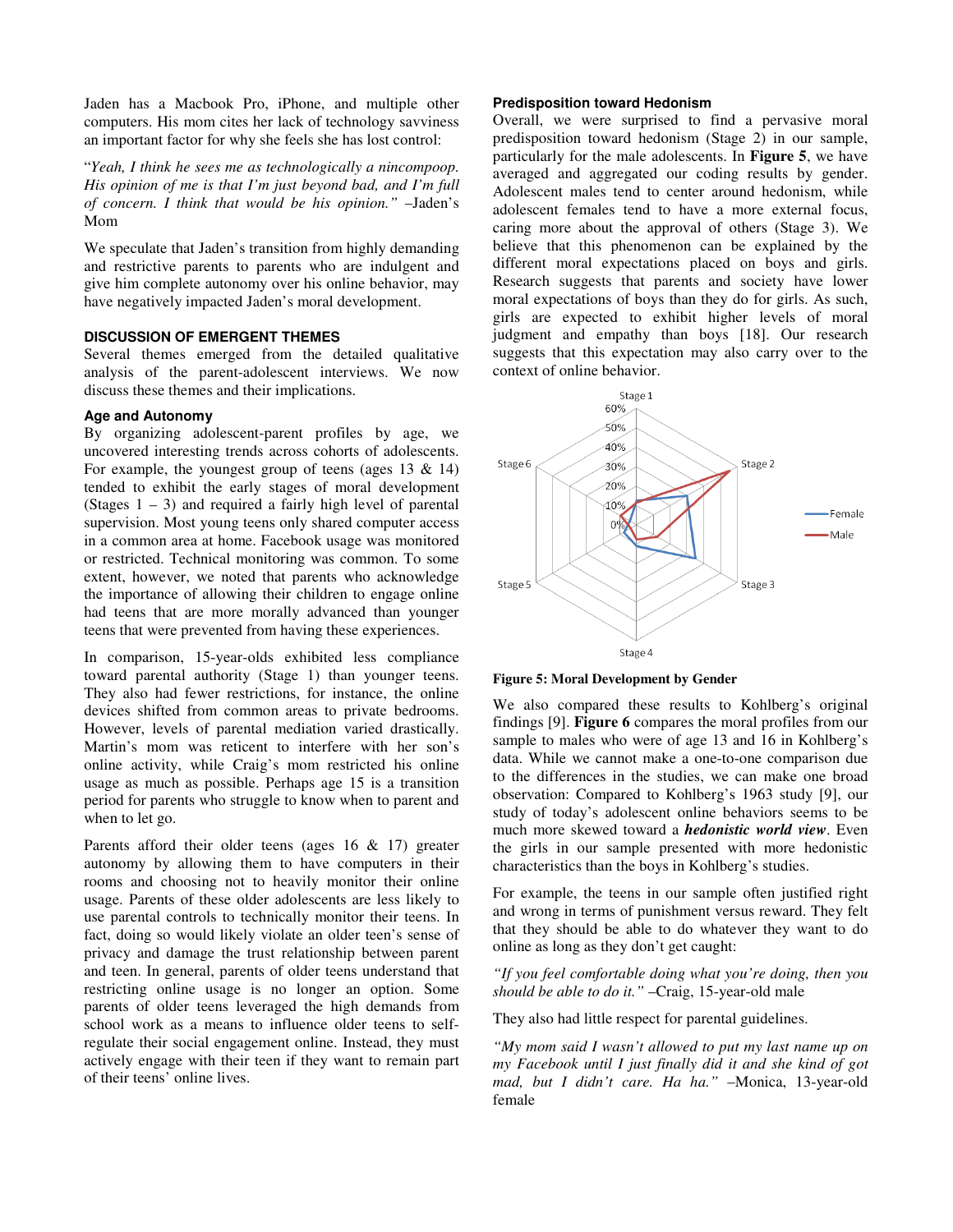And, they believed that if they did get caught for doing something illegal, such as digital piracy, the repercussions would not be very harsh:

*"Well the thing is, when you're my age, they [authorities] can't exactly do a whole lot."* –Martin, 15-year-old male



**Figure 6: Moral Profiles Compared to Kohlberg<sup>1</sup>**

Another aspect of hedonism is reciprocity or quid-pro-quo. But in our sample, reciprocity often came up as justification for retaliation. For example, Craig justified punishing his friend when he felt he had been wronged online:

*"A friend found out my stuff, and he thought it'd be funny to get on there and say like, post as me, and say I'm admitting I'm gay. I kind of lost it, and the next day at school I punched him in the mouth for it. And, well we're still friends but he realized that I'm not gay, or I'm not joking around about that stuff."* –Craig, 15-year-old male

Past research offers a possible explanation for a hedonistic paradigm shift: "The online world has its own etiquette, its own system of rules, and its own morality" [4]. The Internet is a completely different world, unconstrained by physical boundaries, giving teens more autonomy than ever before [4]. Online, teens consume information and have experiences that are unmediated by adults [4]. It is possible that heightened levels of individual autonomy online may predispose teens to a sense of "individualistic morality" [9] or hedonism. If this is the case, an implication of this shift would be that parenting teens online may be even more challenging than in the "real world." Online parenting may require even more active and authoritative engagement in the teen's online world. In addition, parents may want to emphasize to their adolescents that their behaviors online should be consistent with who they are offline. This strategy seemed very successful in Mary's case.

-

## **Experience Fosters Moral Growth**

We also noticed that more advanced moral views often seemed tied to a direct or indirect negative experience. In concert with extreme negative experiences within his family, Aaron's profile was distinct from same-aged boys. Other teens made moral judgments that included examples of how they or people they knew had been victims of identity theft or cyberbullying. For example, both Craig and Emily said that their moms had her identity stolen in the past. Craig (predominantly hedonistic with 66% of his moral statements at Stage 2), may have reached a higher level of moral development (Stage 6) after internalizing this experience:

*"I mean you were born a person. You were born who you were. Why are you trying to be someone else?"* –Craig, 15 year-old male

Martin is consistently hedonistic (87% of his moral statements at Stage 2). When he was asked about digital rights and what he felt teens should and should not do online, he made it clear that he should be able to do what he pleases, as long as he does not get caught:

*"Like my right is to download anything I want to and take the repercussions that would come afterward if I get caught ...Yeah, it's just like action-reaction. I don't remember what that is, it's one of the laws."* –Martin, 15-year-old male

However, Martin exhibited some level of moral growth when he was posed with a moral dilemma:

*"The hardest thing that I ever had to decide was fixing a computer from when my mom or my dad downloaded a virus . . ."* –Martin, 15-year-old male

Martin had discovered pornography on his dad's computer, and was unsure about what to do. He thought "*maybe it'll be a wakeup call*" for his dad, implying that he did not approve of his dad looking at pornography. Martin's mom has not discussed pornography with Martin; she is predominantly indulgent and uninvolved with his online activities:

*"Obviously he's going to be curious [about porn], I know that. But I can only hope that he only goes so far ...But I said, honestly I'd rather not know."* –Martin's Mom

Meanwhile, Martin reiterated his moral disdain (Stage 4) for pornography on two separate occasions, when his advice to other teens was, "*not to get onto porn sites unless they are 18 or older,"* and, *"don't go on porn sites. Don't give away information. That's it ha ha."* 

These examples illustrate that some level of direct or indirect experience can work as a positive influence on a teen's moral development. Conversely, our interviews with Joshua, Craig, and Monica suggested that lack of online social experiences can serve to stunt overall moral growth in the context of online behavior. A key implication of this finding is that restricting online experiences is not an

<sup>1</sup> Note that values for Kohlberg's stages are an approximation based on a chart in his original findings.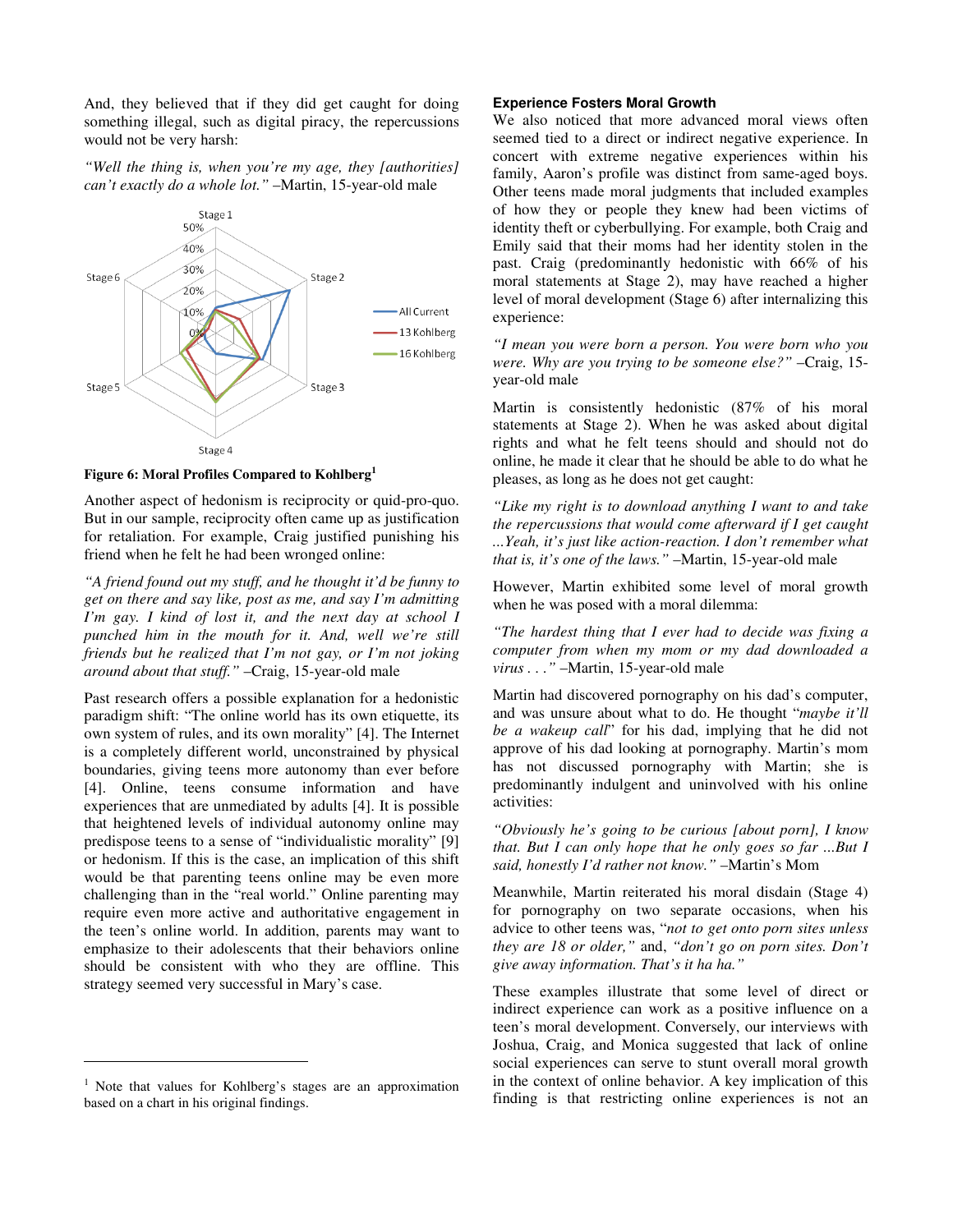optimal means for achieving adolescent online safety. Therefore, researchers and parents need to find more effective ways to allow teens to engage socially online while keeping them safe.

#### **Parenting Style Influences Moral Development**

A consistent theme across our analysis is that parenting style has a direct relationship to adolescent moral development. Compare **Figure 7** and **Figure 8**:



**Figure 7: Adolescent Parenting Styles, Hedonistic Teens** 

**Figure 7,** we have graphed the teens who displayed higher levels of hedonism (Stage 2). The figure shows a clear pattern of authoritarian and indulgent parenting styles among the more hedonistic teens. For more hedonistic teens, online parental mediation strategies tended to be more restrictive or non-existent. For example, Martin and Craig were both extremely hedonistic (Stage 2). Martin's mom gave him complete autonomy (high responsiveness) but had little trust that he was behaving appropriately online (low demandingness). Craig's mom gave him very little autonomy (low responsiveness) and carefully supervised his online activities (high demandingness). It may be that the "Goldilocks principle" applies here, where both extremes – indulgent and authoritarian parenting –lead to sub-optimal outcomes. Autonomy without any responsibility and high levels of parental control that limit overall online engagement can both hinder adolescent developmental growth.

However, teens who expressed fewer hedonistic views tended to have parents who were more authoritative (**Figure 8**). These parents often opted to actively mediate their teen's online activities or to monitor instead of restrict. For instance, Leslie experienced both high levels of demandingness coupled with high levels of responsiveness, which translated into the ability to self-regulate her online activities. Authoritative parenting that allows teens to engage online, coupled with high expectations from parents regarding appropriate behavior, seems to be linked to higher levels of moral judgment in teens. These findings are

consistent with adolescent developmental psychology literature, which suggests that authoritative parenting is associated with positive adolescent outcomes, such as competence and school performance [2, 21]. However, ours is the first study to confirm the relationship between authoritative parenting styles and adolescent moral judgment in the context of online engagement.



**Figure 8: Adolescent Parenting Styles, Non-Hedonistic Teens** 

One related question concerns parenting styles for girls versus boys. Only one female teen presented as predominantly hedonistic (Monica). We observed that mothers tended to be authoritarian and restrictive with their sons but more authoritative and using active mediation with their daughters. One interpretation is that a gender-based difference in parenting style may be confounded with the more general processes of adolescent moral development [18]. This finding deserves more scrutiny in future research.

## **Digital Literacy Influences Mediation Strategies**

Our analysis also suggests that parents' level of digital literacy moderates their mediation strategies. Parents who knew more about technology tended to be more actively engaged in their teens' online behaviors while parents who were less technically inclined tended to be more in favor of restricting how their teens engaged with others online. Some parents, such as Aaron's mom, were successful in strictly monitoring their teens' online activities while still allowing them opportunities to engage online with others. However, other parents, such as Monica and Craig's, were restrictive to the point that they limited online risks, but also opportunities for their teens to engage with others online. This finding relates to our earlier conclusion that adolescent experience is needed for moral growth. Parents who actively engaged and monitored their teens tended to have more morally developed adolescents than the parents who focused on restriction of online social activities. This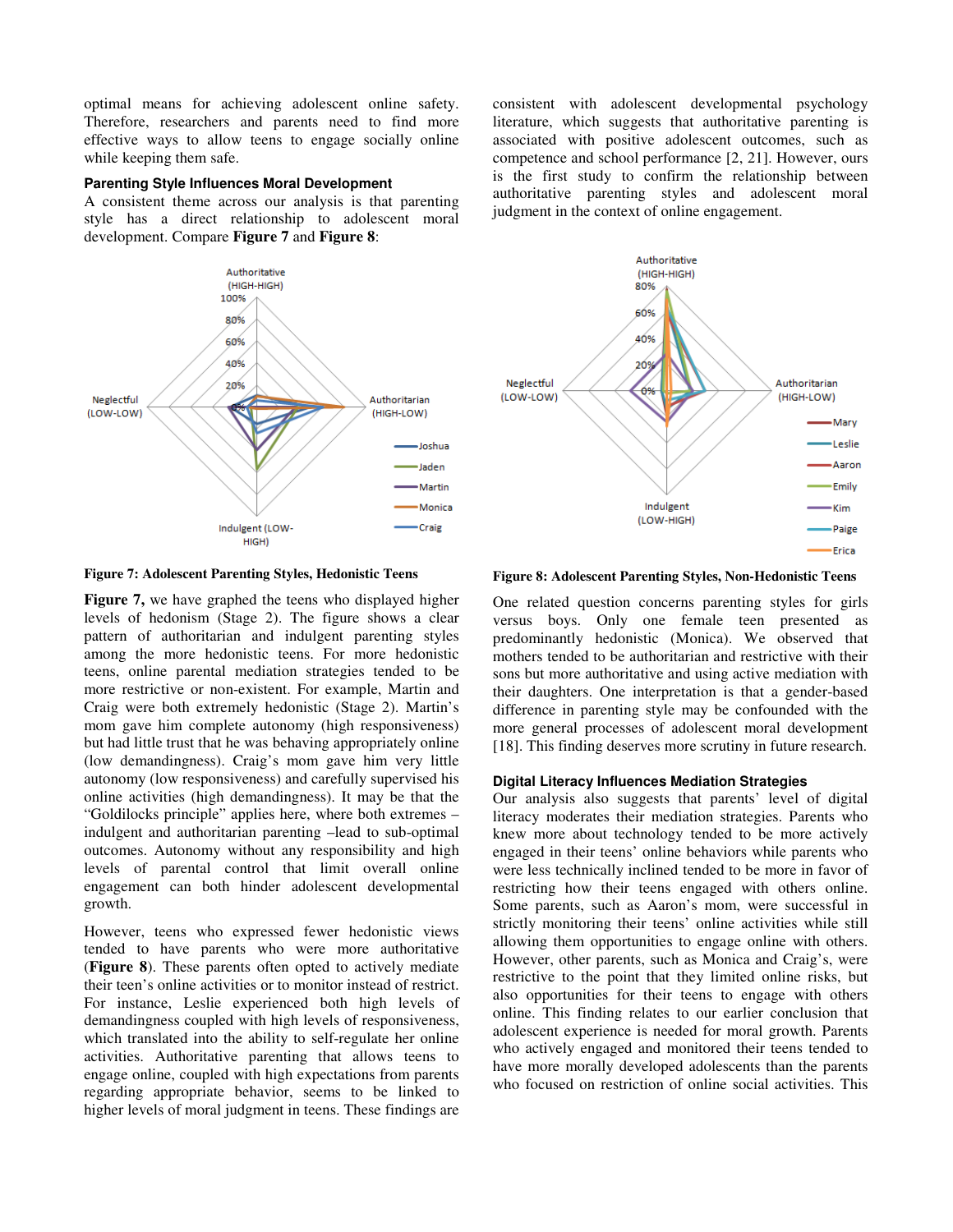may mean that parents should increase their digital literacy in order to effectively mediate adolescent online behavior.



**Figure 9: Digital Piracy by Moral Stage** 

# **Moral Judgment Influences Online Behavior**

Our data suggests that moral judgment plays a role in ethical decision making online. In a more focused analysis, we classified teens by moral views regarding digital piracy and their decision about whether or not to pirate digital content. While consistent with previous research that found a general acceptance towards piracy among high school students [16], our data additionally suggests that moral judgment influences whether teens choose to pirate digital content or not. **Figure 9** shows that hedonism (Stage 2) is most often associated with the decision to illegally download digital content. Unlike prior research that posited piracy occurred because teens are unaware of legal consequences [17], our teens who pirate digital content seem to be aware that they are doing something illegal. Teens who pirated digital content realized that doing so was not "right," but they felt that the benefits outweighed the costs. For the teens classified in Stage 2 who chose not to download digital content illegally, the decision was made because they felt that the costs outweighed the benefits. Viruses, followed by legal consequences, were the main reason hedonistic teens chose not to pirate digital content:

 *"Um, not from an ethics standpoint. From a security standpoint, I don't like to torrent just because other computers connect to you that way. But from an ethics stand point, I mean I don't illegally download a lot of things, but I wouldn't feel guilty if I were to download like a movie or a bunch of songs."* –Jaden, 17-year-old male

Teens who made moral justifications that were more socially based (Stage 3) than individualistic (Stage 2), chose not to pirate music due to sympathy toward the artist:

*"Immoral I guess. Because you're stealing other people's stuff when they could be making a profit off of it. And that's kind of like ruining, if like a whole bunch of people do it* 

## *then it's kind of like ruining them."* –Leslie, 15-year-old female

Stage 3 teens who had pirated digital content in the past or in certain circumstances were influenced by peer pressure. As we mentioned earlier, Aaron thought that pirating music was wrong, but he felt compelled to share his legally downloaded music with his friends. Emily had downloaded music illegally in the past, but her mom made her stop. However, she justified her behavior because it was accepted among her friends.

Only one participant gave moral justification for not illegally downloading digital content that extended beyond a Stage 3. Mary recognized the conflict between society and the individual (Stage 5), expressing a deeper understanding of the importance to conforming to a moral society:

"*No, I don't think they should because that would just kind of cause chaos. An artist makes music and the company sells it, and they make a profit off of it, and that's part of their business. It's like stealing from a regular company. Just because it's a larger organization doesn't mean you should steal from it.*" –Mary, 16-year-old female

In addition to seeing an association between adolescent moral character and online behavior, we saw a direct relationship between parenting and digital piracy. Parents who explicitly condoned digital piracy *all* had teens who pirated digital content. Parents who preferred their teens download music legally, usually through iTunes, tended to have teens who obeyed those wishes. We did not find that teens went against their parent's wishes when it came to digital piracy. An implication of this finding is that parents can directly influence specific online behaviors that could have negative, even legal, consequences for their teens.

#### **Limitations**

Before concluding, we would like to note some of the limitations of our study. First, due to the small sample size, we do not assume that our findings are generalizable to all teens. Our sample was fairly homogeneous as most participants were Caucasian and from a small proximate area. However, we believe the strength of our research is that the small sample size allowed us to do an in-depth dyadic analysis of parents and adolescents. We believe that our qualitative results can be used as a foundation for future research that can further substantiate and refine our qualitative findings through quantitative research methods (e.g., survey) with a large sample size. Second, we used subjective, quantitative coding of qualitative data in order to characterize adolescent moral growth, parenting styles, and parental mediation strategies. Our intention was not to negatively label or stereotype individuals or sub-groups of teens as "hedonists" or parents as "neglectful" or "indulgent." We used these categorizations and labels only to gain summative insights. The categorizations were drawn from previously validated theoretical models, but we want to emphasize that the resulting classifications are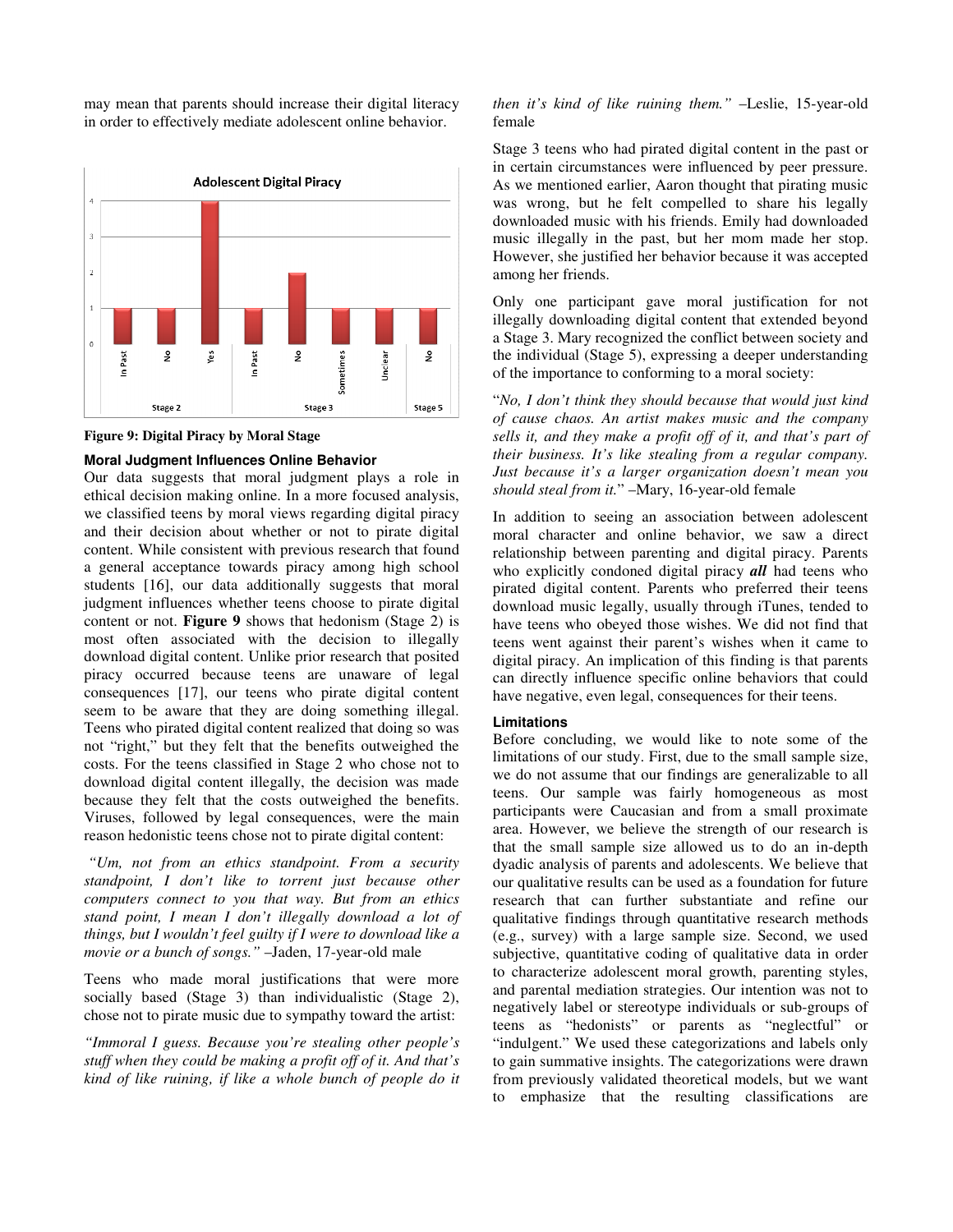approximate, based only on statements that were uttered during the interviews. Our analysis assumes that statements made by participants are truthful and reflective of participant attitudes.

# **CONCLUSION**

Today's adolescents are growing up in a world where online social interactions occur every day. Therefore, teens need to learn how to positively engage online and effectively cope with the negative aspects of online social interactions. Our paper contributes to the theoretical understanding of adolescent moral development and parental mediation as they relate to adolescent online behavior. While we confirmed that Kohlberg's CMD and Baumrind's parenting style theories can extend to the context of adolescent online social interactions and parenting, we also developed new understandings. For example, compared to Kohlberg's 1963 study [9], our study of today's adolescent online behaviors seem to be much more skewed toward online moral hedonism. Unfortunately, our evidence suggests that hedonism is associated with inappropriate online behaviors, such as digital piracy. Some parents may be contributing to this problem because they do not possess the technical expertise to authoritatively engage their teens through active mediation and monitoring. Instead, they take authoritarian approaches to restrict all online experiences or let their teens indulge without any kind of parental mediation. Yet, overly authoritarian or indulgent parents tended to have more hedonistic teens. We also found that adolescent experience facilitates moral growth; therefore, restricting does little to teach teens how to engage appropriately online.

We have already discussed some of the implications of our research for parents; however, these findings present many design opportunities for our research community. For example, we can leverage what we have learned to redesign existing technical monitoring software. New, customizable features could promote active and collaborative engagement between parents and adolescents to reinforce appropriate online behavior while being responsive to adolescents' needs for more autonomy as they mature. Furthermore, we are challenged with designing interfaces that help bridge the digital gap between parents who are often technologically disadvantaged compared to their tech savvy teens. Finally, we can move beyond technical monitoring solutions to develop new tools that encourage adolescents to engage in meaningful social interactions online while learning to be responsible digital citizens.

# **ACKNOWLEDGEMENTS**

The authors are very grateful to the anonymous reviewers for their constructive comments, and to Lee B. Erickson and Bradley C. Dellinger for their input and assistance on data collection. The authors also thank Daniel F. Perkins for his valuable comments on an earlier version of this paper.

This research was supported by the U.S. National Science Foundation under grant CNS-1018302. Any opinions, findings, and conclusions or recommendations expressed herein are those of the researchers and do not necessarily reflect the views of the National Science Foundation.

## **REFERENCES**

- 1. Baumrind, D. A developmental perspective on adolescent risk taking in contemporary America. *New directions for child development*, 37 (1987), 93-125.
- 2. Baumrind, D. The Influence of Parenting Style on Adolescent Competence and Substance Use. *The Journal of Early Adolescence*, *11*, 1 (1991), 56-95.
- 3. Baumrind, D. Patterns of parental authority and adolescent autonomy. *New Directions for Child and Adolescent Development*, *2005*, 108 (2005), 61-69.
- 4. Bradley, K. Internet lives: Social context and moral domain in adolescent development. *New Directions for Youth Development*, *2005*, 108 (2005), 57-76.
- 5. Crossler, R. E., Bélanger, F., Hiller, J. S., Park, J.-M., Hsiao, M., Channakeshava, K., Bian, K. and Korbich, E. Determinants of Protection Behaviors for Online Privacy of Children. In *Proc. 39th Annual Meeting of The Decision Sciences Institute* (2008), 1641-1647.
- 6. Defalco, B. *Teen convicted under Internet piracy law*. 2005, http://usatoday30.usatoday.com/tech/news/techpolicy/2 005-03-07-az-teen-downloaderconvicted\_x.htm?csp=34.
- 7. Eastin, M. S., Greenberg, B. S. and Hofschire, L. Parenting the Internet. *Journal of Communication*, *56*, 3 (2006), 486-504.
- 8. ISTTF. *Enhancing Child Safety and Online Technologies*. Harvard University's Berkman Center for Internet and Society, 2008, http://cyber.law.harvard.edu/sites/cyber.law.harvard.ed u/files/ISTTF\_Final\_Report.pdf.
- 9. Kohlberg, L. The Development of Children's Orientations Toward a Moral Order. *Human Development*, *6*, 1-2 (1963), 11-33.
- 10. Kohlberg, L. Stage and Sequence: The Cognitive Developmental Approach to Socialisation. In D. A. Goslin (ed.) *Handbook of Socialisation Theory and Research*, (1969), 347-480.
- 11. Lamborn, S. D., Mounts, N. S., Steinberg, L. and Dornbusch, S. M. Patterns of Competence and Adjustment among Adolescents from Authoritative, Authoritarian, Indulgent, and Neglectful Families. *Child Development*, *62*, 5 (1991), 1049-1065.
- 12. Lerner, R. M. *Adolescence: Development, diversity, context, and application*. Prentice-Hall, Upper Saddle River, NJ, 2002.